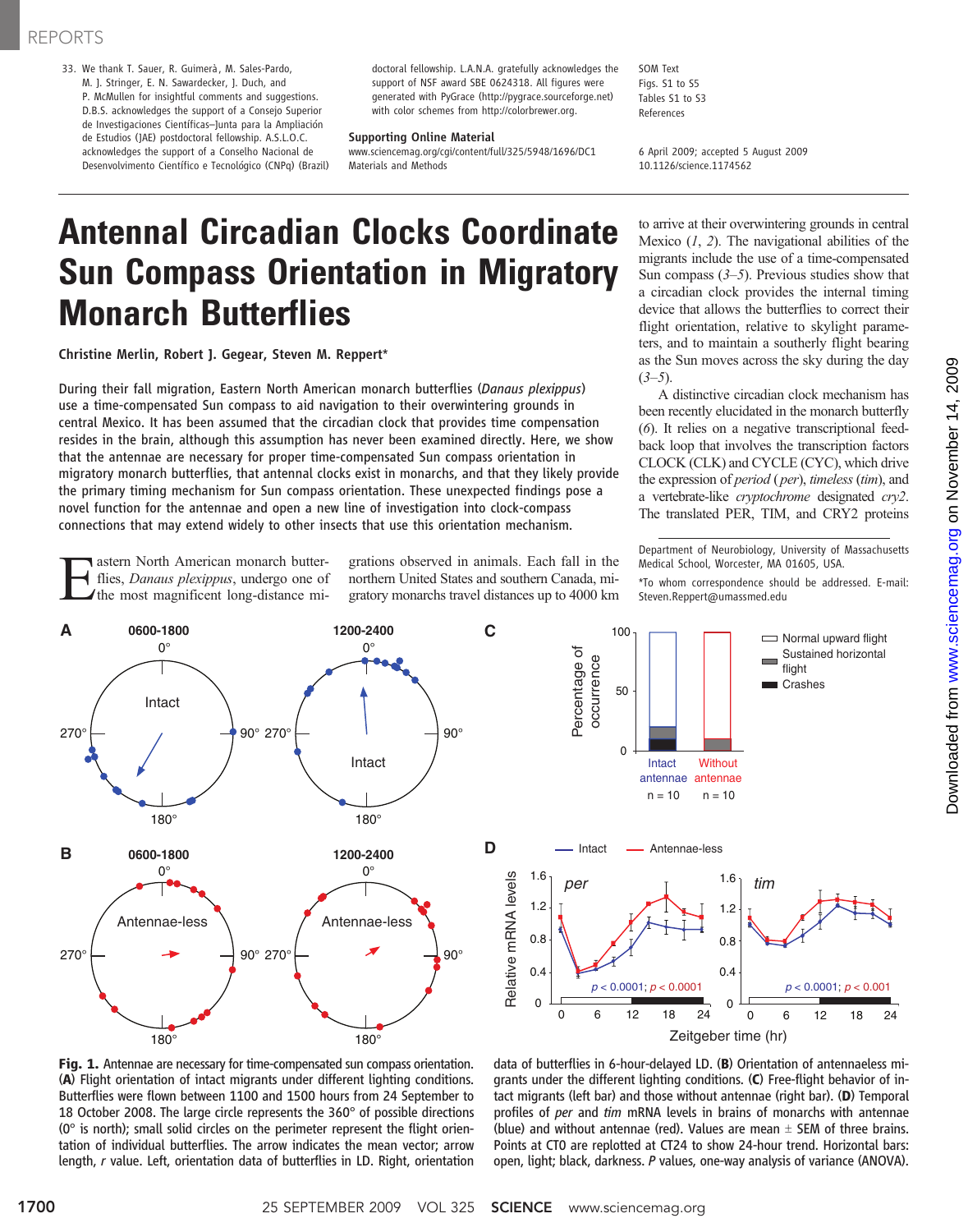form complexes in the cytoplasm and, after the appropriate time delay, translocate back into the nucleus where CRY2 represses CLK:CYCmediated transcription (6–8). A Drosophila-like CRYalso exists in the butterfly, designated CRY1, which functions as a blue light photoreceptor to synchronize (entrain) the circadian clockwork to the prevailing light-dark conditions (6). Four cells in the dorsolateral region of the central brain (the pars lateralis) house the major circadian clocks in butterfly brains (6, 9).

Because circadian rhythms in locomotor activity and the timing of adult eclosion in insects such as silkmoths (10) and *Drosophila* (11) are under the control of brain clocks, it has been assumed that the clock involved in time-compensated sun compass orientation in monarchs is also located in the brain  $(6, 9, 12)$ . This assumption has never been examined directly. The location of the sun compass, on the other hand, is more firmly established. On the basis of electrophysiological studies

Fig. 2. Circadian clocks in monarch antennae. (A) Clock gene expression in monarch tissues. Tissues were collected at ZT6 (white) and ZT18 (black). Values are normalized to those in the brain at ZT18 and are mean  $\pm$  SEM of four animals. P values, Student's t test: \*\*\*P < 0.001,  $*P < 0.01$ ,  $*P <$ 0.05. (B) Clock gene mRNA profiles in antennae. Values are relative to the minimal level for each gene and are the mean  $\pm$  SEM of four antennae. Points at CT0 are replotted at CT24. Horizontal bars: gray, subjective day; black, subjective night. P values, one-way ANOVA. (C) Circadian profiles of clock protein abundance in antennae. Top, representative autoradiographs in DD. Arrowhead, CRY2 band; the lower band is nonspecific, as shown previously (6). Bottom four graphs, quantification of relative protein levels. Values are normalized to the minimal level of protein expression and are mean  $\pm$  SEM of three or four antennae. P values, one-way ANOVA. (D) Light-sensitivity of antennae in culture. Top, experevidence almost 50 years ago suggesting a role of the antennae in the flight orientation of migratory monarchs (2) that was not pursued. In view of this historical observation and our interest in Sun compass mechanisms (12), we rigorously examined the role of the antennae in Sun compass orientation.

in locusts and crickets  $(13, 14)$  and genetic studies in Drosophila (15), it resides in the central complex, a midline structure in the brain of insects. In addition to the brain, circadian clocks are also found in the antennae of insects  $(16–19)$  and likely exist in the antennae of monarch butterflies. Insect antennal clocks are believed to modulate

To begin, we compared time-compensated Sun compass orientation of intact migrants with migrants whose antennal flagellum had been surgically removed (fig. S1) (22). Both intact and

antennaeless migratory monarchs were housed indoors in either a 12-hour light:12-hour dark (LD) cycle that was timed to coincide with prevailing lighting conditions or a 6-hour-delayed LD cycle. Six to 8 days later, the butterflies housed in either lighting cycle were tethered, and over the next 26 days individual flight direction and group orientation were examined in butterflies flown outdoors in a flight simulator (22, 23) (fig. S2).

Intact monarch migrants housed under LD conditions exhibited directional flight that was oriented as a group significantly to the southwest with a mean vector ( $\alpha$ ) of 211° ( $n = 10$ ,  $r = 0.67$ ,  $P < 0.01$ ; Rayleigh test; Fig. 1A left), in close agreement with previous reports (3, 4, 24). The group of intact migrants housed under the 6-hourdelayed LD cycle were also oriented significantly but in the northwesterly direction, with an  $\alpha$  of 355° ( $n = 13$ ,  $r = 0.63$ ,  $P < 0.005$ ; Fig. 1A, right). The clockwise shift in the direction of orientation in the 6-hour-delayed LD group, relative to the LD



imental scheme in LD or in phase-reversed LD (R-LD). Arrows, collection times. Bottom, Western blot analyses. Left, representative blots; right, quantifications. Open bars, mid-light; black bars, mid-dark. Values are mean  $\pm$  SEM of five antennae. P values, Student's t test: \*\* P < 0.01 and \* P < 0.05. (E) Daily and circadian patterns of TIM abundance in two sets of cultured antennae (gray and black lines, respectively). Top, lighting conditions. Bottom, representative Western blot.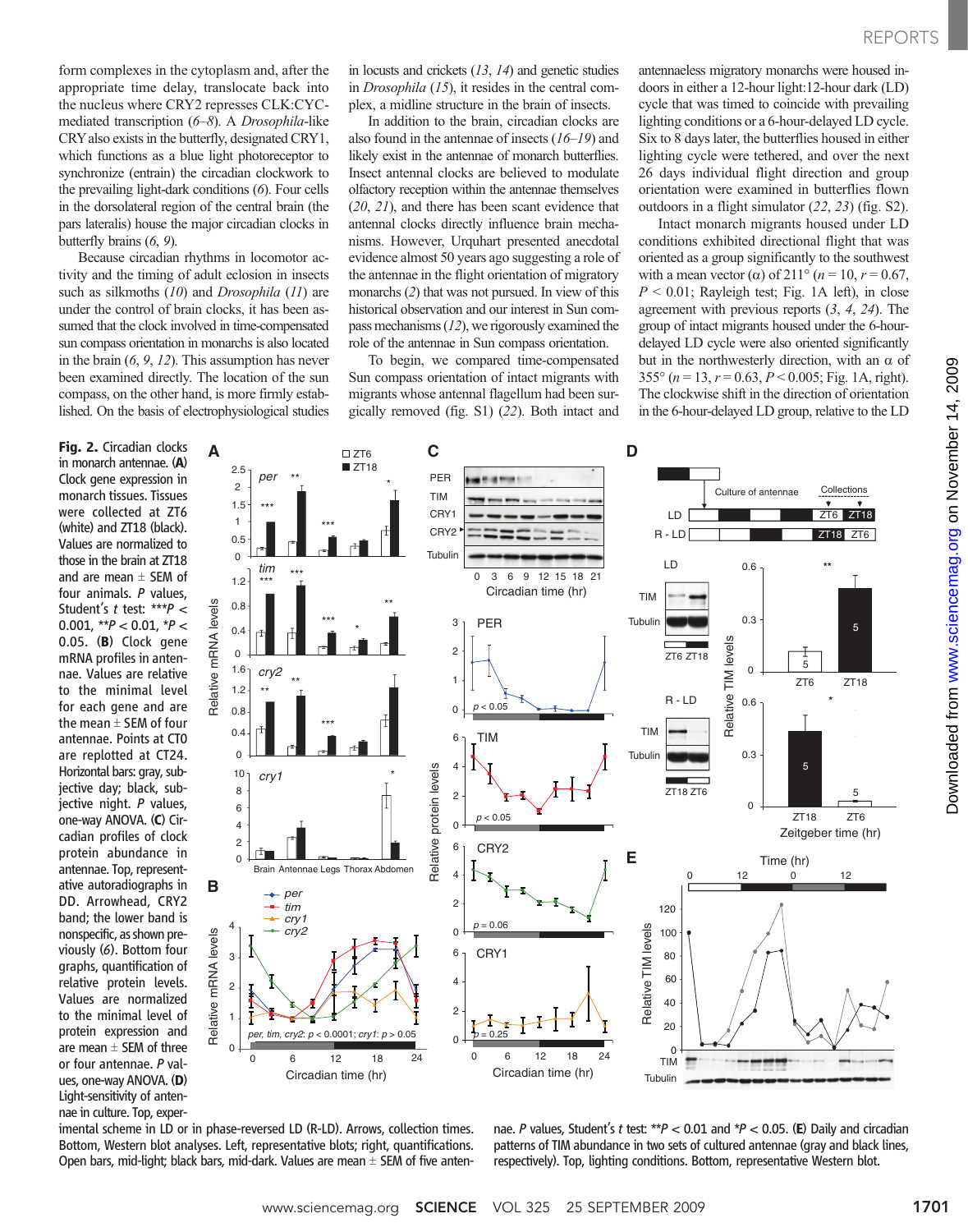group, was expected for a time-compensated Sun compass that has been delayed by several hours. However, the magnitude of the difference between the two groups (a clockwise shift of  $144^\circ; F_{1,21} = 31.92, P < 0.0001;$  Watson-Williams test) was greater than expected for the 6-hour shift  $(\leq 132^{\circ})$ ; the speed of the Sun's azimuth varied from 14° to 22° per hour during the study period) but within the range of directions found in a large number of phase-delayed migrants (24).

Remarkably, group flight was disoriented in the antennaeless monarchs studied under either lighting cycle (Fig. 1B). Individual antennaeless migrants housed under either LD or the 6-hourdelayed LD cycle each exhibited significant directional flight. However, orientation of each of the two groups was randomly distributed over the 360° of direction ( $n = 13$ ,  $r = 0.23$ ,  $P > 0.05$ for the LD group and  $n = 15$ ,  $r = 0.209$ ,  $P > 0.05$ for the 6-hour-delayed LD group) (Fig. 1B). Antennaeless migrants flew as strongly and consistently as intact butterflies in the flight simulator, and the proportion of antennaeless migrants eliminated from analysis because of nondirectional flight did not differ from the proportion of intact migrants (22).

Because the antennae have been shown to mediate flight stability in moths through mechanosensors located at the base of the antennae (25), we also analyzed the effect of antennal flagellum amputation on the free-flight performance of migrant monarchs (22). We found that the majority of intact and antennaeless migrants exhibited normal upward flight (8/10 and 9/10, respectively) (Fig. 1C). Thus, the effect of antennal amputation on flight orientation of migrating monarch butterflies was not the consequence of disrupted flight stability. Taken together, our results show that the antennae are necessary for time-compensated Sun compass orientation in migratory monarch butterflies.

The disorientation of flight behavior in the antennaeless butterflies suggested that the timing component of the time-compensated Sun compass mechanism was disrupted when antennal input was lacking. Is it possible that the antennae are necessary for the proper workings of the molecular clocks in the brain? To test this, we examined the temporal patterns of clock gene expression in the brains of butterflies with and without antennae. With use of the quantitative real-time polymerase chain reaction (QPCR), we analyzed the temporal expression patterns of the clock genes per and tim (22); these genes were chosen because they exhibit the most robust mRNA cycling among the clock genes previously studied in monarch heads (6). The butterflies were studied in LD to match the condition used for the flight orientation experiments.

The levels of *per* and *tim* mRNA in brains of intact and antennaeless butterflies cycled in phase (Fig. 1D), as previously described in monarch heads and in DpN1 cells, a monarch butterfly cell line that contains a light-driven clock (6). Thus, compared to the brains from butterflies with intact antennae, the relative timing of per and tim mRNA levels to the LD cycle were unaltered in antennaeless butterflies. These results suggest that the brain clocks are functioning in synchrony in LD without attached antennae and raise the interesting prospect that the clock for time compensation may actually reside in the antennae and not in the brain.

Accordingly, we next surveyed rhythmic clock gene mRNA and protein expression in the antennae, as well as in other peripheral tissues (legs, thorax, and abdomen) of monarch butterflies. By using QPCR, we found that the mRNA amounts of per, tim, and cry2 were significantly lower at mid-light [Zeitgeber time (ZT)6] than at middark (ZT18) in the antennae and the legs, similar to those in the brain (Fig. 2A). The expression of tim was also significantly reduced at ZT6 compared with ZT18 in the thorax and the

abdomen, and per expression showed a similar oscillation in the abdomen. There were no significant differences in cryl mRNA amounts in most tissues examined (Fig. 2A). At the protein level (22), the antenna was the only peripheral tissue of those examined to express clock protein abundance patterns similar to those found in the brain (fig. S3).

Focusing on antennae, a more detailed temporal analysis showed that per, tim, and cry2 mRNA levels exhibited robust circadian rhythms in constant darkness (DD) (Fig. 2B), similar to those previously described in monarch brains (Fig. 1D) and/or in DpN1 cells (6). PER and TIM also exhibited significant circadian oscillations in abundance (Fig. 2C). In addition, PER showed temporal changes in electrophoretic mobility corresponding to changes in phosphorylation (6) (Fig. 2C). CRY2 showed a temporal trend in abundance



Fig. 3. Blinding antennal clocks alters their timing. (A) Irradiance curves for different painting conditions. Light measurements were taken under full-spectrum light through plastic that was either painted or not. (B) Light sensitivity of TIM abundance. Top, experimental paradigm. Painted antennae were harvested at CT18 (arrows). Middle, blot of TIM levels from pooled antennae painted clear (C) or black (B) from butterflies in dark or light pulsed. Bottom, quantifications. Values are mean  $\pm$  SEM of three or four antennae. White bars, clear-painted antennae; black bars, black-painted antennae. P values, Student's t test: \*\* $P < 0.005$ . (C) Temporal patterns of *per* and tim expression in brain (left column) and antenna (right column) from butterflies with the antennae painted clear or black. Values are mean  $\pm$  SEM of three animals, except for the three points without error bars that represent the mean of two animals. Box shading: open, light; dark gray, night; and light gray, subjective day. P values, one-way ANOVA.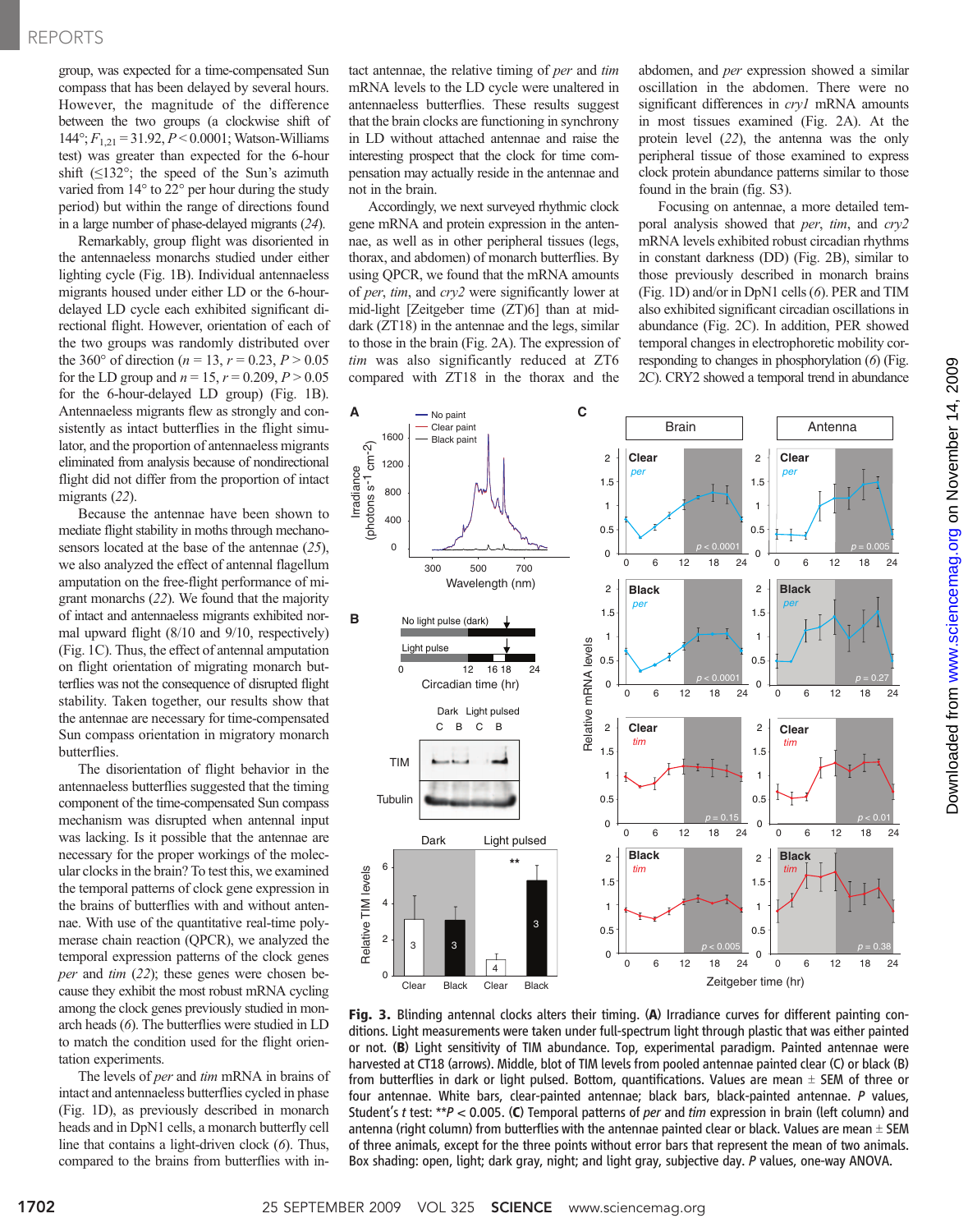that was not significant (Fig. 2C). Circadian cycling of mRNA and protein levels of these core clock components in vivo suggests the presence of circadian clocks in the monarch butterfly antenna.

To show that the monarch antennae actually house light-entrained and tissue-autonomous circadian clocks, we examined whether the antennal clocks are reset by light and continue to oscillate when explanted in vitro (22). The light sensitivity of isolated antennae was evaluated by maintaining antennae in culture in two oppositely phased LD cycles and probing TIM abundance by Western blot. In both lighting conditions, TIM expression was significantly lower during the light phase (at ZT6) than in the dark (at ZT18) (Fig. 2D). These data show that the LD oscillation in TIM abundance persists in vitro in a phase-appropriate manner, suggesting that the antennal clocks can be directly entrained by light, even when disconnected from the brain. We also investigated the ability of the antennae to maintain self-sustained circadian oscillations by analyzing the temporal abundance of TIM in LD and during the first day in DD from individual antennae maintained in culture. TIM abundances oscillated in LD and continued to oscillate, although with reduced amplitude, on the first day in DD (Fig. 2E). Thus, monarch antennae possess light-sensitive circadian clocks, which could function independently from the brain as time-compensation components for sun compass orientation.

If antennal clocks are involved in Sun compass orientation in migrants, then altering their rhythmicity in vivo should alter time-compensated sun compass orientation. Blocking light input to antennal clocks should alter their rhythmicity in two ways. First, antennal clocks would continue to oscillate but would gradually drift out of their normal phase relationship with the prevailing lighting cycle (i.e., "free-running" clocks). Second, after several days without light input, the individual freerunning clocks would eventually desynchronize from each other because of the innate difference in free-running period length (26).

To prevent light input to intact antennae, we painted the flagellum with an enamel-based black paint (fig. S1) (22), which blocked antennal perception of full-spectrum light (from 300 nm to 800 nm; Fig. 3A); the control, enamel-based clear paint, did not reduce either the intensity or wavelengths of light that could pass through the antenna (Fig. 3A). We verified the efficiency of black paint to block light input in vivo by examining the light-induced decline in TIM abundance in painted antennae. As expected, clear- and black-painted antennae in DD had similar TIM abundance during mid-subjective night (the period the lights normally would have been off in LD) (Fig. 3B). However, when both groups were exposed to a 2-hour light pulse from [circadian time (CT)16] to CT18, TIM abundance was substantially lower in the clear-painted antennae compared with that of antennae painted black (Fig. 3B). Thus, black paint blocks light input to the antennal clocks.

Light sensitivity of the antennae is unlikely to be mediated by opsins because QPCR of the three opsin genes in monarchs [ultraviolet, blue, and long wavelength (9)] showed that they were not detected in the antennae (fig. S4). CRY1 is likely the photoreceptor for the light-input pathway to the antennal clocks and for causing TIM degradation (6). In contrast to Drosophila CRY, monarch CRY1 is not degraded by light in either the brain (6) or the antennae (fig. S5). However, knocking down CRY1 expression by RNA interference in DpN1 cells blocks the ability of light to degrade TIM, showing that the monarch CRY1 is a light sensor (6).

To examine how the rhythmicity of antennal clocks is altered by black paint, we quantified by QPCR the expression of the clock genes per and tim from both clear- and black-painted antennae of butterflies maintained in LD for 11 days after painting (Fig. 3C). In clear-coated antennae, per and tim mRNA amounts exhibited robust daily rhythms that were in phase with each other. In the same animals, per was also rhythmically expressed in the brain, with the phase of the oscillation similar to that found in the antennae. The daily pattern of tim in the brain, however, was similar but not significantly rhythmic. The lack of a significant oscillation for tim was likely due to the combined effects of individual variation and the shallow





Fig. 4. Blinding antennal clocks alters Sun compass orientation. (A) Flight orientation of migrant butterflies with intact antennae (control, top) and with antennae painted clear (middle) or black (bottom). Butterflies were flown between 1100 and 1500 hours from 20 October to 16 November 2008. Left, butterflies housed in LD. Right, butterflies housed in 6-hourdelayed LD. (B) Relationship

between orientation angle and day of study. Individual orientation directions were standarized to the mean vector of control butterflies ( $144^\circ$  = 360°) and assumed to be drifting from the mean in a counterclockwise direction over time. Thus, orientation angles are expected to decrease with increasing days after painting, from 360° to 0° to –360° for two revolutions. One orientation direction on day 16 was calculated to be  $-82^{\circ}$  [for the 62 $^{\circ}$  value in (A), lower right]. The absolute value of 82 $^{\circ}$  was used so that all orientations could be tested from 360° to 0°. Black dots, LD 0600 to 1800; open dots, 1200 to 2400. P value, linear regression analysis.